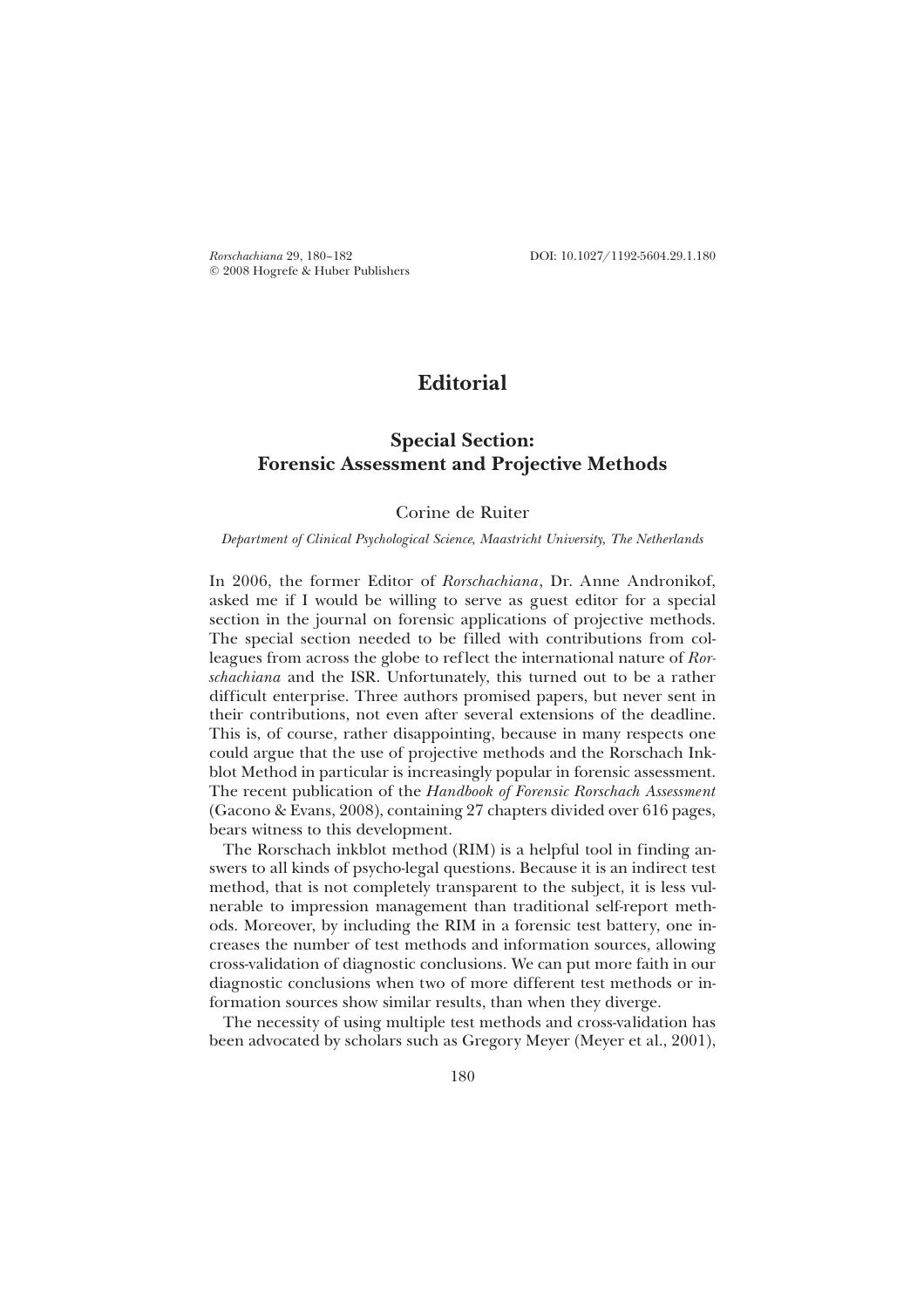#### Editorial

who demonstrated that multi-method assessment results in increased and/or incremental validity superior to single method assessment. The need for optimization of diagnostic validity is, of course, important in any assessment situation, but weighs even more in forensic assessment contexts. In the latter cases, the stakes for the subject who is being assessed can be extremely high. Results from forensic psychological evaluations inform the legal system on topics such as competency to stand trial, criminal responsibility, parenting rights and child custody, and violence risk assessment. Many of the legal decisions based on these forensic evaluations have serious implications for the civil liberties of the subject. The benchmark for safety (read: validity) of diagnostic conclusions in forensic assessment should therefore even be higher than in general clinical assessment. The Specialty Guidelines for Forensic Psychologists of the American Psychology and Law Society (see: http://www.ap-ls.org/links/92908sgfp.pdf) are currently being revised, and reflect the professional caution that should be exercised when psychologists offer their expertise within the legal arena.

Thus, due to the above-mentioned misfortune during the preparation of this Special Section, it includes just two papers. The first one, by Sendín and García-Alba provides an interesting analysis of an underresearched topic, fabricated or induced illness, also-called Munchausen syndrome by proxy. The term syndrome is a bit misleading, because what is called a syndrome is actually a distinct form of child abuse. The RIM can be used to gain insight into the personality of the perpetrator and the victim of this type of child abuse, as the authors illustrate. Thus, assessment with projective methods offers insight into the main characters involved in this insidious form of violence, which might open avenues for treatment and prevention.

The second paper is written by Hildebrand and myself, and offers a case study of a male forensic psychiatric patient. He is treated on an involuntary basis in a forensic hospital and assessed at regular time intervals by means of a standard test battery, including the RIM. The case study shows the seriousness and the stability of the personality pathology of the patient, and, thus, how difficult it is to change fundamental aspects of personality.

Forensic psychological assessment has become a true subspecialty in the past decade. Increasingly, scholarly books on the science and practice of forensic assessment are appearing in the literature, still mainly of North American origin (e.g., Archer, 2006; Gacono & Evans, 2008; Jackson, 2008;). This is an encouraging development. Let's hope that within